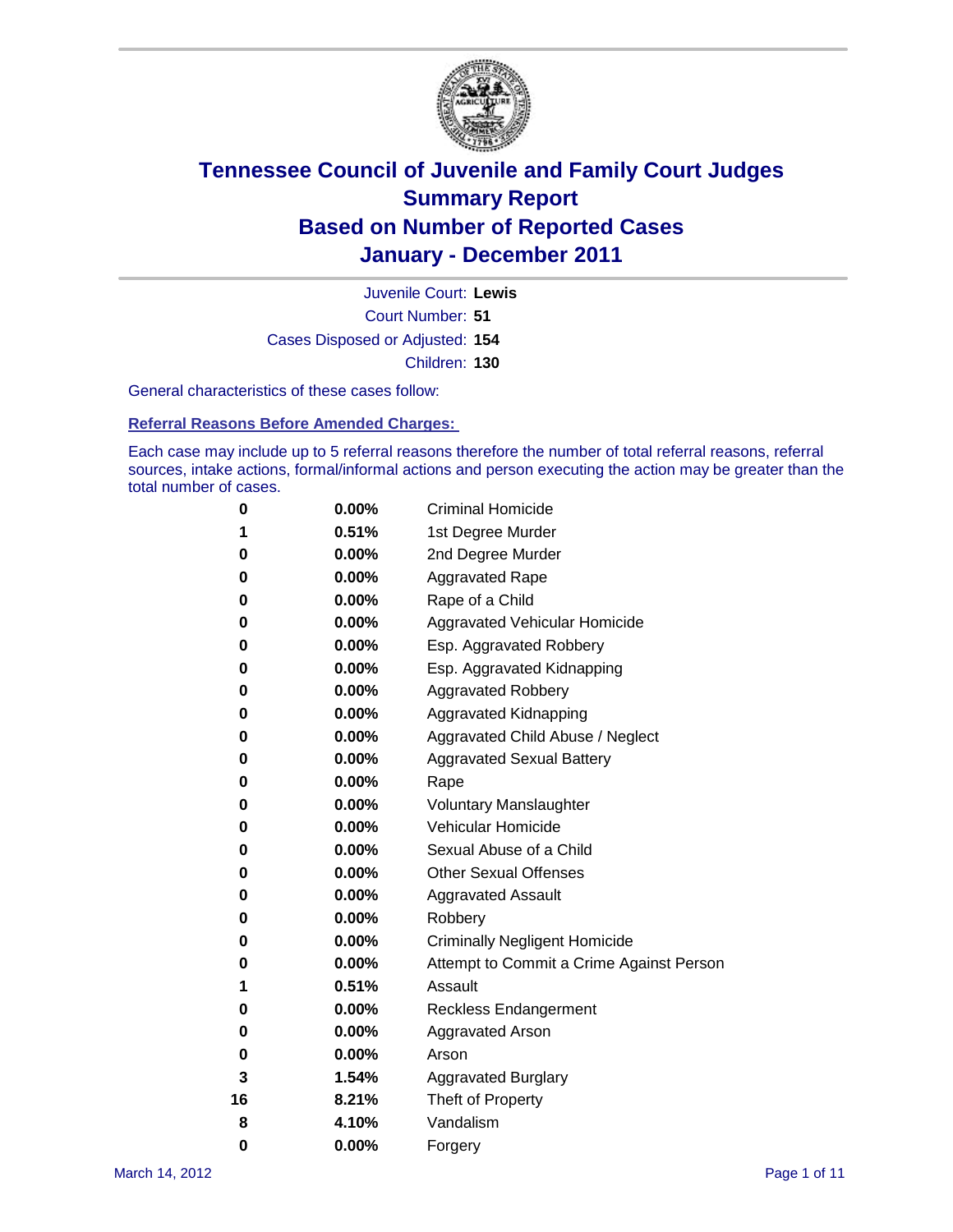

Juvenile Court: **Lewis**

Court Number: **51**

Cases Disposed or Adjusted: **154**

Children: **130**

#### **Referral Reasons Before Amended Charges:**

Each case may include up to 5 referral reasons therefore the number of total referral reasons, referral sources, intake actions, formal/informal actions and person executing the action may be greater than the total number of cases.

| 0        | 0.00%    | <b>Worthless Checks</b>                                     |
|----------|----------|-------------------------------------------------------------|
| 0        | 0.00%    | Illegal Possession / Fraudulent Use of Credit / Debit Cards |
| 4        | 2.05%    | <b>Burglary</b>                                             |
| 0        | 0.00%    | Unauthorized Use of a Vehicle                               |
| 0        | 0.00%    | <b>Cruelty to Animals</b>                                   |
| 0        | 0.00%    | Sale of Controlled Substances                               |
| 2        | 1.03%    | <b>Other Drug Offenses</b>                                  |
| 3        | 1.54%    | <b>Possession of Controlled Substances</b>                  |
| 0        | 0.00%    | <b>Criminal Attempt</b>                                     |
| 0        | 0.00%    | Carrying Weapons on School Property                         |
| 1        | 0.51%    | Unlawful Carrying / Possession of a Weapon                  |
| 0        | 0.00%    | <b>Evading Arrest</b>                                       |
| 0        | 0.00%    | Escape                                                      |
| 0        | 0.00%    | Driving Under Influence (DUI)                               |
| 8        | 4.10%    | Possession / Consumption of Alcohol                         |
| 0        | 0.00%    | Resisting Stop, Frisk, Halt, Arrest or Search               |
| 0        | 0.00%    | <b>Aggravated Criminal Trespass</b>                         |
| 0        | 0.00%    | Harassment                                                  |
| 0        | 0.00%    | Failure to Appear                                           |
| 0        | 0.00%    | Filing a False Police Report                                |
| 0        | 0.00%    | Criminal Impersonation                                      |
| 9        | 4.62%    | <b>Disorderly Conduct</b>                                   |
| 2        | 1.03%    | <b>Criminal Trespass</b>                                    |
| 0        | 0.00%    | <b>Public Intoxication</b>                                  |
| 0        | 0.00%    | Gambling                                                    |
| 76       | 38.97%   | <b>Traffic</b>                                              |
| 0        | 0.00%    | <b>Local Ordinances</b>                                     |
| $\bf{0}$ | 0.00%    | Violation of Wildlife Regulations                           |
| 0        | $0.00\%$ | Contempt of Court                                           |
| 0        | 0.00%    | Violation of Probation                                      |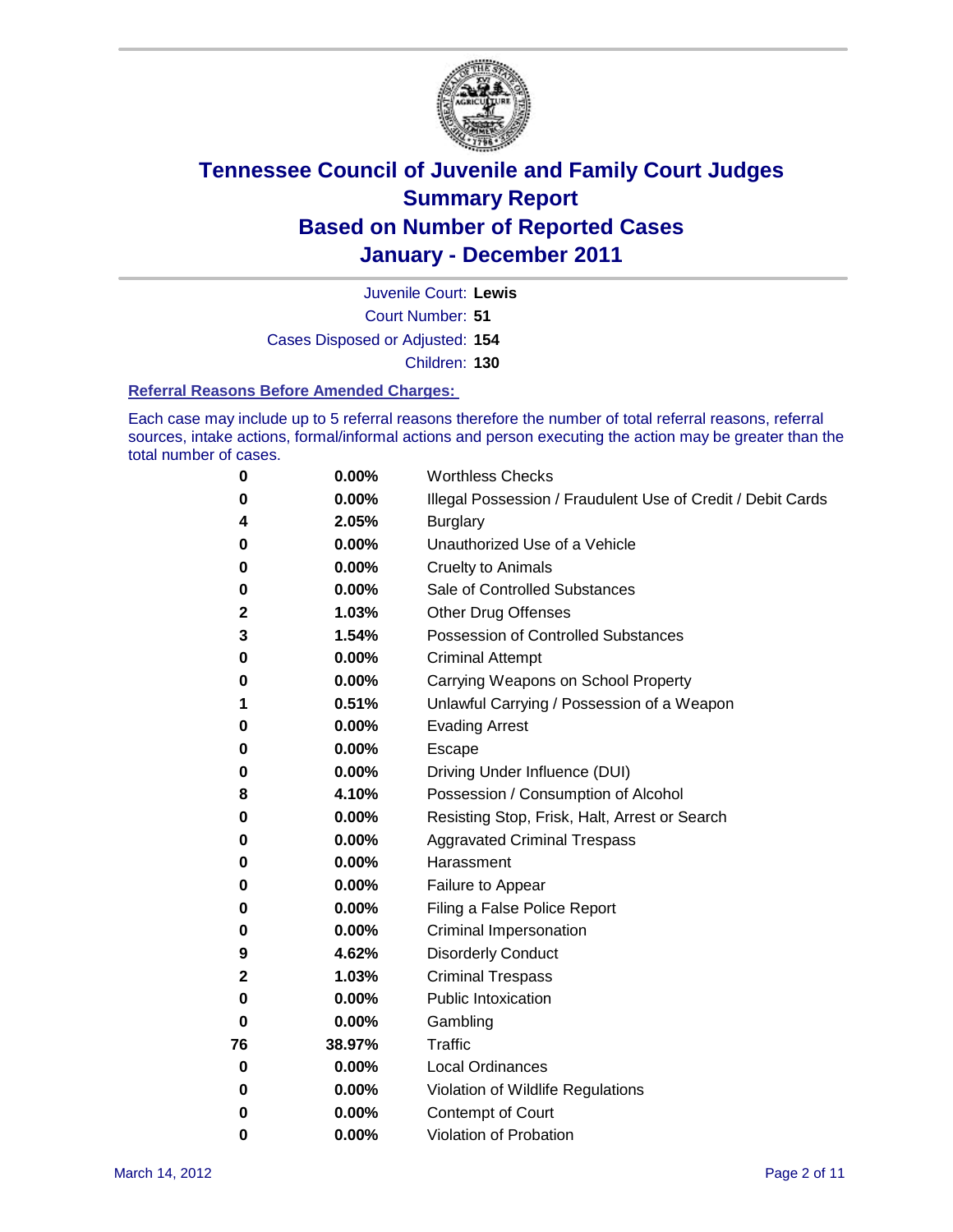

Court Number: **51** Juvenile Court: **Lewis** Cases Disposed or Adjusted: **154** Children: **130**

#### **Referral Reasons Before Amended Charges:**

Each case may include up to 5 referral reasons therefore the number of total referral reasons, referral sources, intake actions, formal/informal actions and person executing the action may be greater than the total number of cases.

| $\bf{0}$     | 0.00%    | Violation of Aftercare                 |
|--------------|----------|----------------------------------------|
| 4            | 2.05%    | Unruly Behavior                        |
| 20           | 10.26%   | Truancy                                |
| $\bf{0}$     | $0.00\%$ | In-State Runaway                       |
| 0            | 0.00%    | Out-of-State Runaway                   |
| 4            | 2.05%    | Possession of Tobacco Products         |
| 0            | 0.00%    | Violation of a Valid Court Order       |
| 8            | 4.10%    | <b>Violation of Curfew</b>             |
| 0            | 0.00%    | Sexually Abused Child                  |
| $\bf{0}$     | 0.00%    | <b>Physically Abused Child</b>         |
| $\mathbf{2}$ | 1.03%    | Dependency / Neglect                   |
| $\bf{0}$     | 0.00%    | <b>Termination of Parental Rights</b>  |
| 0            | $0.00\%$ | <b>Violation of Pretrial Diversion</b> |
| 0            | 0.00%    | Violation of Informal Adjustment       |
| 6            | 3.08%    | <b>Judicial Review</b>                 |
| 0            | $0.00\%$ | <b>Administrative Review</b>           |
| $\bf{0}$     | $0.00\%$ | <b>Foster Care Review</b>              |
| 15           | 7.69%    | Custody                                |
| $\mathbf{2}$ | 1.03%    | Visitation                             |
| 0            | 0.00%    | Paternity / Legitimation               |
| $\bf{0}$     | 0.00%    | <b>Child Support</b>                   |
| $\bf{0}$     | $0.00\%$ | <b>Request for Medical Treatment</b>   |
| 0            | 0.00%    | <b>Consent to Marry</b>                |
| $\bf{0}$     | 0.00%    | Other                                  |
| 195          | 100.00%  | <b>Total Referrals</b>                 |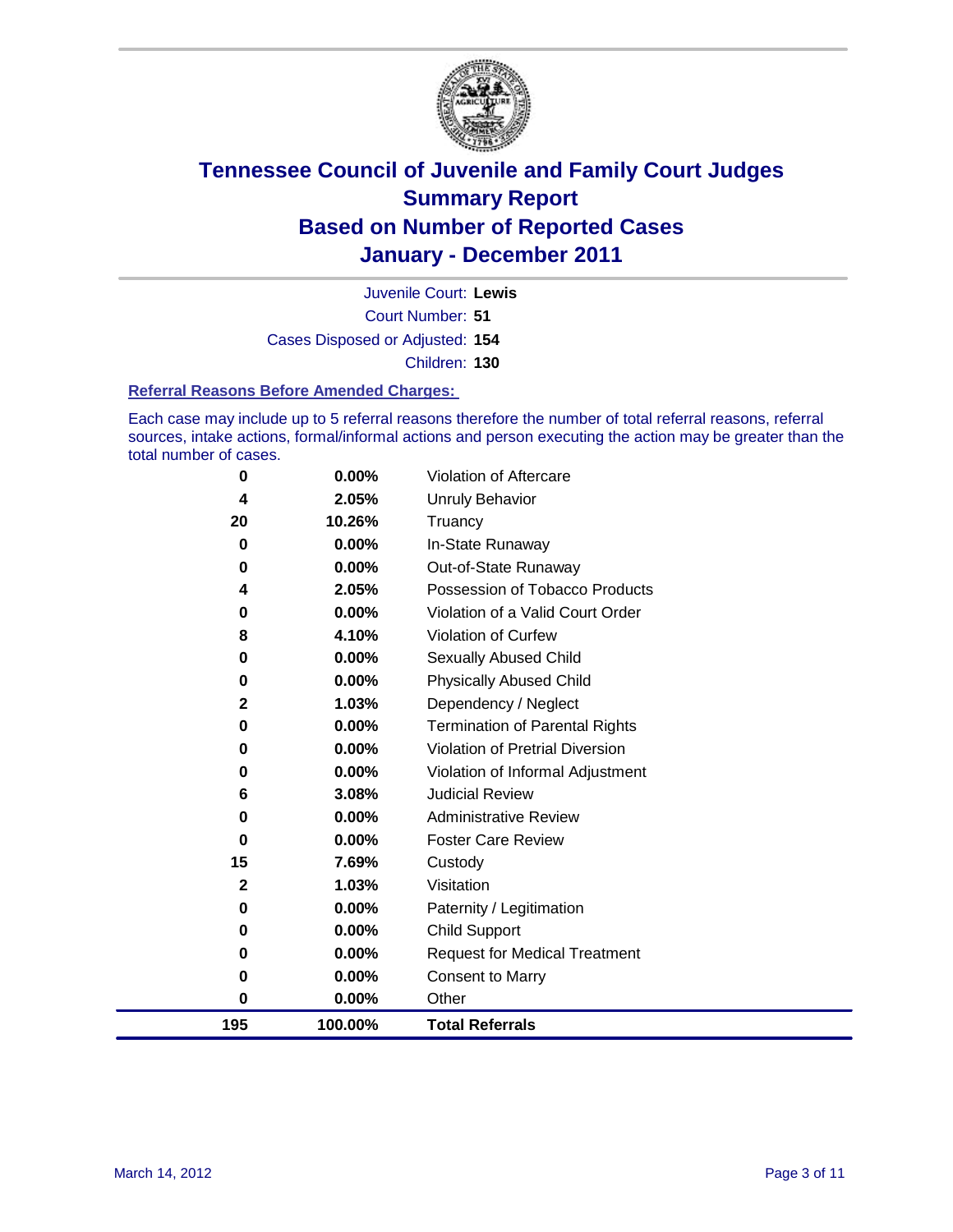

| 195                        | 100.00%                         | <b>Total Referral Sources</b>     |
|----------------------------|---------------------------------|-----------------------------------|
| 1                          | 0.51%                           | Other                             |
| 0                          | 0.00%                           | Unknown                           |
| 0                          | 0.00%                           | Hospital                          |
| 0                          | 0.00%                           | Child & Parent                    |
| 3                          | 1.54%                           | Victim                            |
| 3                          | 1.54%                           | <b>Other Court</b>                |
| 0                          | 0.00%                           | Social Agency                     |
| 0                          | 0.00%                           | <b>Court Staff</b>                |
| 0                          | $0.00\%$                        | <b>District Attorney's Office</b> |
| 0                          | 0.00%                           | <b>Other State Department</b>     |
| 7                          | 3.59%                           | <b>DCS</b>                        |
| 0                          | 0.00%                           | <b>CSA</b>                        |
| 21                         | 10.77%                          | School                            |
| 0                          | $0.00\%$                        | Self                              |
| $\mathbf{2}$               | 1.03%                           | <b>Relatives</b>                  |
| 17                         | 8.72%                           | Parents                           |
| 141                        | 72.31%                          | Law Enforcement                   |
| <b>Referral Sources: 1</b> |                                 |                                   |
|                            |                                 | Children: 130                     |
|                            | Cases Disposed or Adjusted: 154 |                                   |
|                            |                                 | Court Number: 51                  |
|                            |                                 | Juvenile Court: Lewis             |
|                            |                                 |                                   |

### **Age of Child at Referral: 2**

| 130      | 100.00% | <b>Total Child Count</b> |  |
|----------|---------|--------------------------|--|
| $\bf{0}$ | 0.00%   | <b>Unknown</b>           |  |
| 0        | 0.00%   | Ages 19 and Over         |  |
| 36       | 27.69%  | Ages 17 through 18       |  |
| 57       | 43.85%  | Ages 15 through 16       |  |
| 14       | 10.77%  | Ages 13 through 14       |  |
| 4        | 3.08%   | Ages 11 through 12       |  |
| 19       | 14.62%  | Ages 10 and Under        |  |
|          |         |                          |  |

<sup>1</sup> If different than number of Referral Reasons (195), verify accuracy of your court's data.

<sup>2</sup> One child could be counted in multiple categories, verify accuracy of your court's data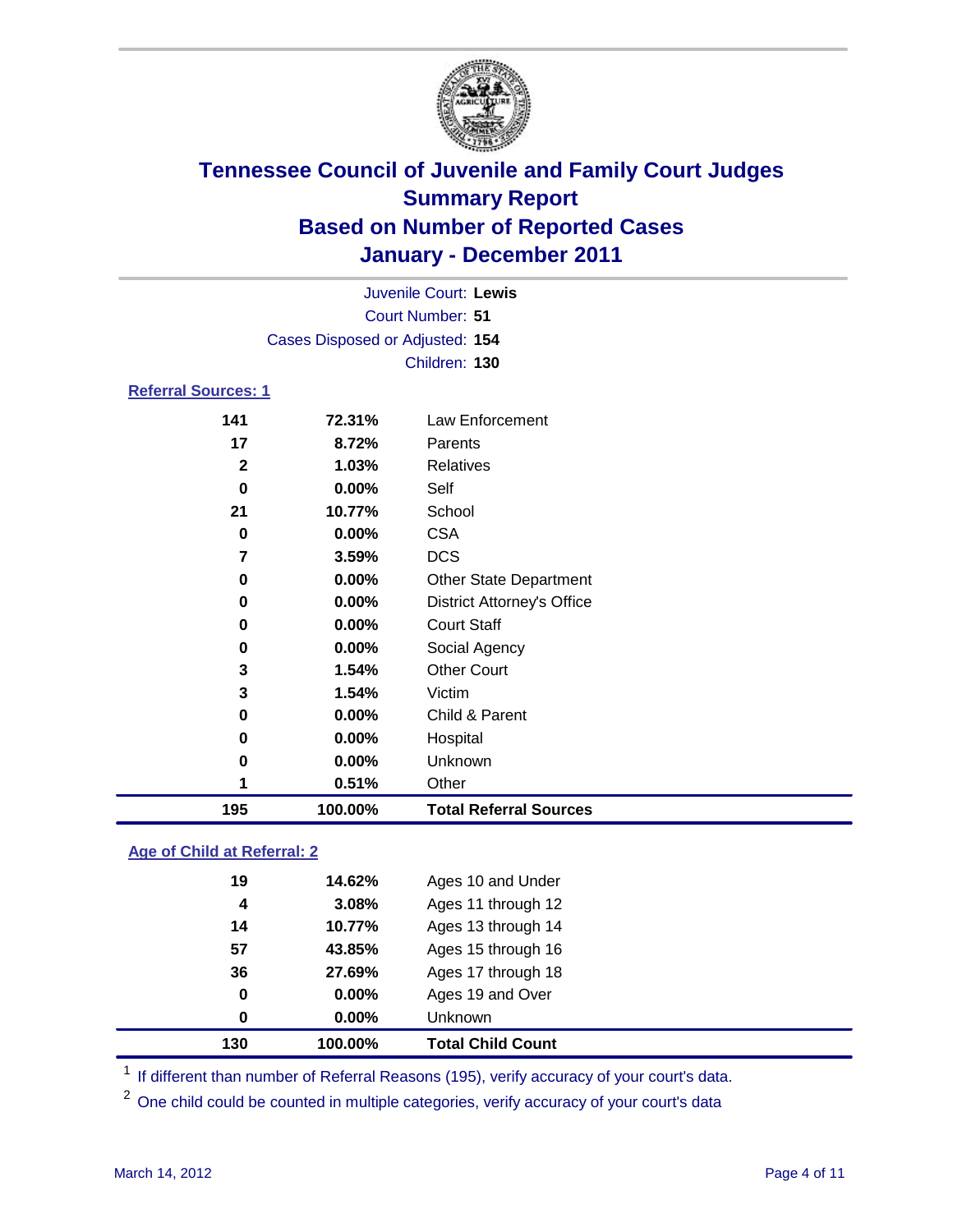

| Juvenile Court: Lewis                   |                                 |                          |  |  |
|-----------------------------------------|---------------------------------|--------------------------|--|--|
|                                         | Court Number: 51                |                          |  |  |
|                                         | Cases Disposed or Adjusted: 154 |                          |  |  |
|                                         |                                 | Children: 130            |  |  |
| Sex of Child: 1                         |                                 |                          |  |  |
| 80                                      | 61.54%                          | Male                     |  |  |
| 50                                      | 38.46%                          | Female                   |  |  |
| $\bf{0}$                                | 0.00%                           | Unknown                  |  |  |
| 130                                     | 100.00%                         | <b>Total Child Count</b> |  |  |
| Race of Child: 1                        |                                 |                          |  |  |
| 126                                     | 96.92%                          | White                    |  |  |
| $\overline{\mathbf{2}}$                 | 1.54%                           | African American         |  |  |
| $\mathbf 0$                             | 0.00%                           | Native American          |  |  |
| $\mathbf 0$                             | 0.00%                           | Asian                    |  |  |
| $\mathbf 2$                             | 1.54%                           | Mixed                    |  |  |
| $\mathbf 0$                             | 0.00%                           | Unknown                  |  |  |
| 130                                     | 100.00%                         | <b>Total Child Count</b> |  |  |
| <b>Hispanic Origin: 1</b>               |                                 |                          |  |  |
| $\mathbf{2}$                            | 1.54%                           | Yes                      |  |  |
| 128                                     | 98.46%                          | <b>No</b>                |  |  |
| $\mathbf 0$                             | 0.00%                           | Unknown                  |  |  |
| 130                                     | 100.00%                         | <b>Total Child Count</b> |  |  |
| <b>School Enrollment of Children: 1</b> |                                 |                          |  |  |
| 122                                     | 93.85%                          | Yes                      |  |  |
| 8                                       | 6.15%                           | No                       |  |  |
| $\mathbf 0$                             | 0.00%                           | Unknown                  |  |  |
| 130                                     | 100.00%                         | <b>Total Child Count</b> |  |  |

One child could be counted in multiple categories, verify accuracy of your court's data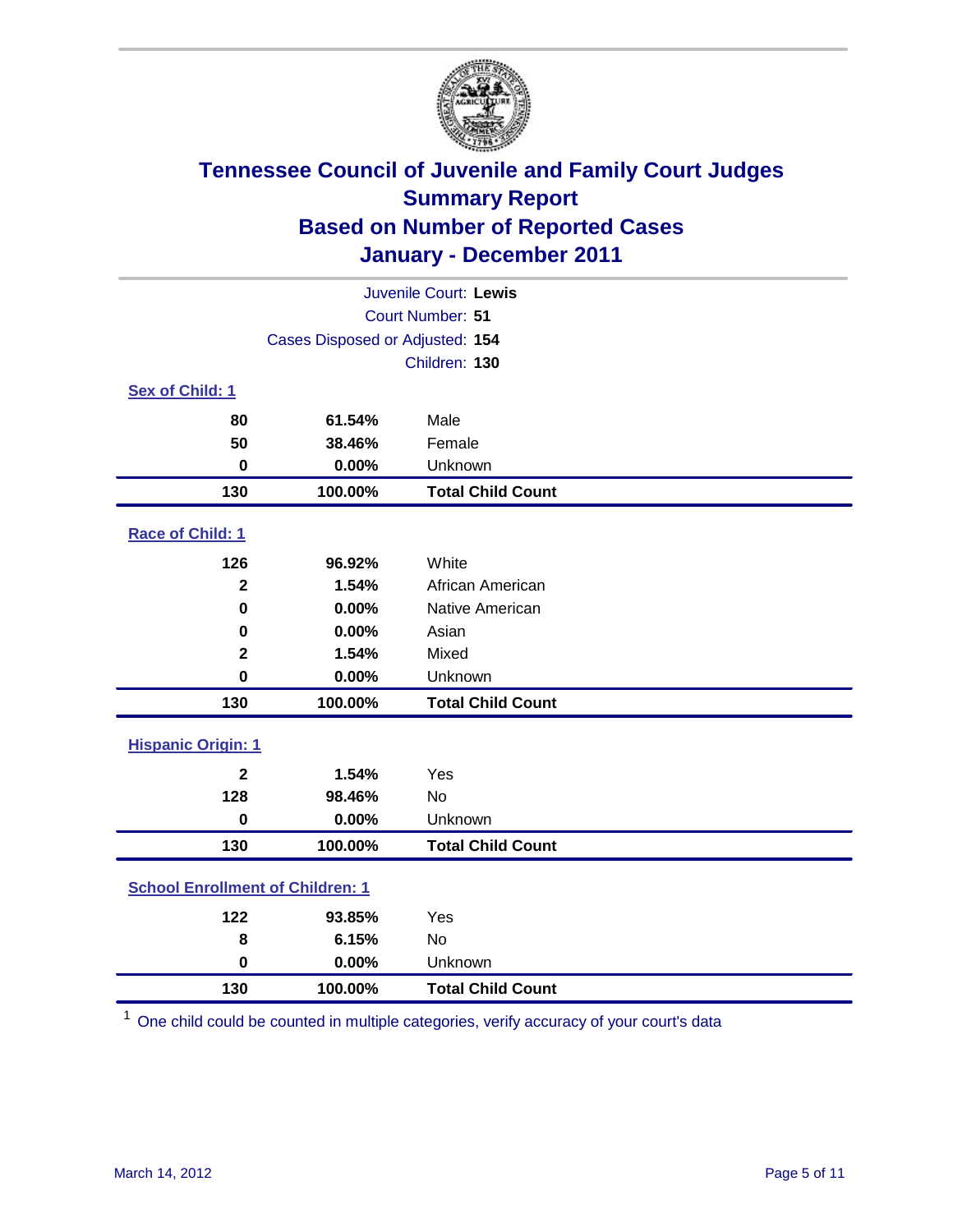

Court Number: **51** Juvenile Court: **Lewis** Cases Disposed or Adjusted: **154** Children: **130**

### **Living Arrangement of Child at Time of Referral: 1**

| 130          | 100.00%  | <b>Total Child Count</b>     |
|--------------|----------|------------------------------|
| 0            | $0.00\%$ | Other                        |
| 0            | $0.00\%$ | Unknown                      |
| 0            | $0.00\%$ | Independent                  |
| 0            | $0.00\%$ | In an Institution            |
| 0            | $0.00\%$ | In a Residential Center      |
| 1            | 0.77%    | In a Group Home              |
| $\mathbf{2}$ | 1.54%    | With Foster Family           |
| 0            | $0.00\%$ | <b>With Adoptive Parents</b> |
| 24           | 18.46%   | <b>With Relatives</b>        |
| 1            | 0.77%    | With Father                  |
| 27           | 20.77%   | <b>With Mother</b>           |
| 20           | 15.38%   | With Mother and Stepfather   |
| 3            | 2.31%    | With Father and Stepmother   |
| 52           | 40.00%   | With Both Biological Parents |
|              |          |                              |

### **Type of Detention: 2**

| 154 | 100.00%  | <b>Total Detention Count</b> |  |
|-----|----------|------------------------------|--|
| 0   | 0.00%    | Other                        |  |
| 15  | 9.74%    | Does Not Apply               |  |
| 0   | 0.00%    | <b>Unknown</b>               |  |
| 0   | $0.00\%$ | Psychiatric Hospital         |  |
| 0   | 0.00%    | Jail - No Separation         |  |
| 0   | $0.00\%$ | Jail - Partial Separation    |  |
| 0   | 0.00%    | Jail - Complete Separation   |  |
| 1   | 0.65%    | Juvenile Detention Facility  |  |
| 138 | 89.61%   | Non-Secure Placement         |  |
|     |          |                              |  |

<sup>1</sup> One child could be counted in multiple categories, verify accuracy of your court's data

<sup>2</sup> If different than number of Cases (154) verify accuracy of your court's data.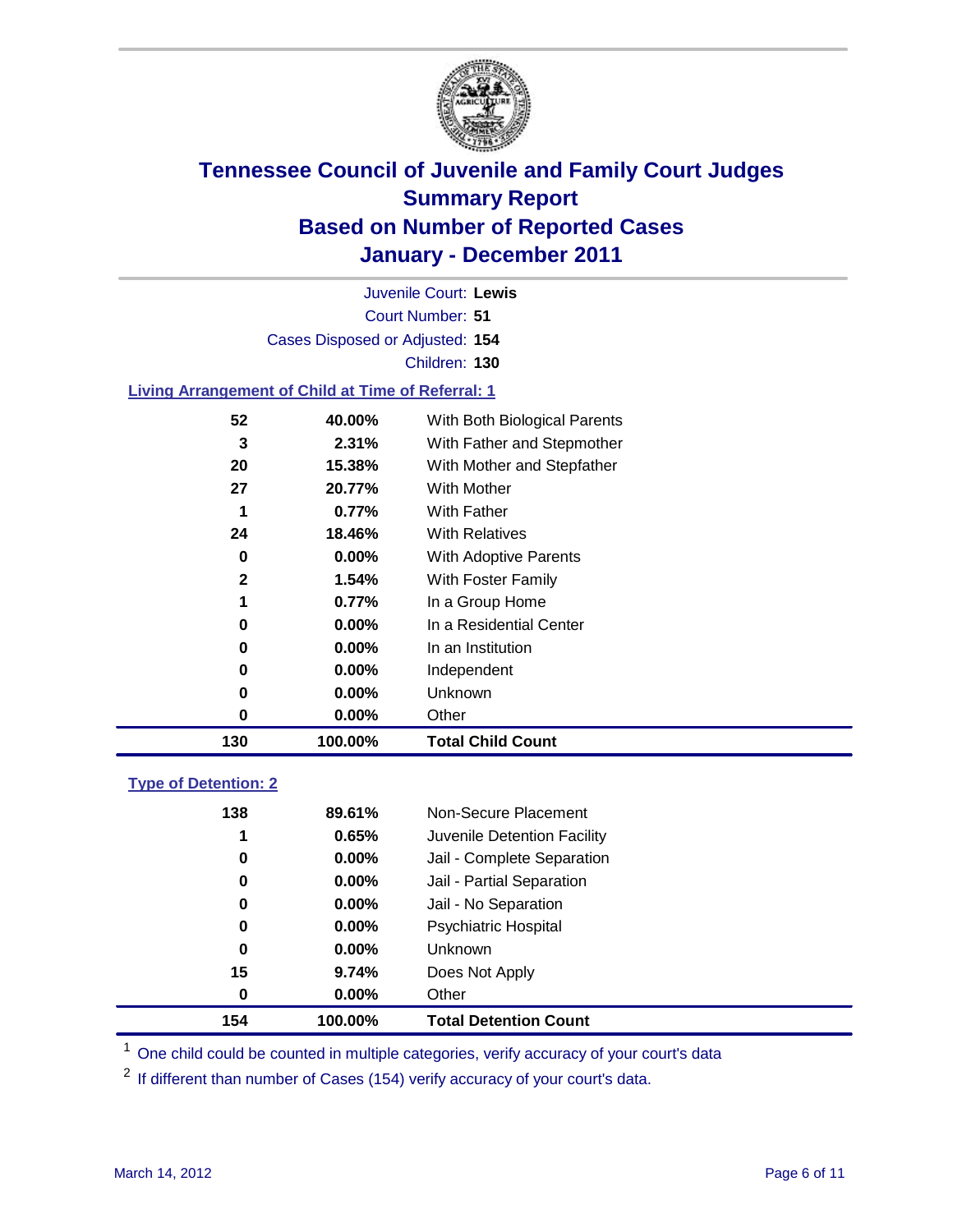

|                                                    | Juvenile Court: Lewis           |                                      |  |  |  |
|----------------------------------------------------|---------------------------------|--------------------------------------|--|--|--|
| Court Number: 51                                   |                                 |                                      |  |  |  |
|                                                    | Cases Disposed or Adjusted: 154 |                                      |  |  |  |
|                                                    |                                 | Children: 130                        |  |  |  |
| <b>Placement After Secure Detention Hearing: 1</b> |                                 |                                      |  |  |  |
| 136                                                | 88.31%                          | Returned to Prior Living Arrangement |  |  |  |
| 0                                                  | 0.00%                           | Juvenile Detention Facility          |  |  |  |
| 0                                                  | 0.00%                           | Jail                                 |  |  |  |
| 0                                                  | 0.00%                           | Shelter / Group Home                 |  |  |  |
| 1                                                  | 0.65%                           | <b>Foster Family Home</b>            |  |  |  |
| 0                                                  | 0.00%                           | Psychiatric Hospital                 |  |  |  |
| 0                                                  | 0.00%                           | Unknown                              |  |  |  |
| 17                                                 | 11.04%                          | Does Not Apply                       |  |  |  |
| 0                                                  | 0.00%                           | Other                                |  |  |  |
| 154                                                | 100.00%                         | <b>Total Placement Count</b>         |  |  |  |
| <b>Intake Actions: 2</b>                           |                                 |                                      |  |  |  |
| 102                                                | 52.31%                          | <b>Petition Filed</b>                |  |  |  |
| 0                                                  | 0.00%                           | <b>Motion Filed</b>                  |  |  |  |
| 87                                                 | 44.62%                          | <b>Citation Processed</b>            |  |  |  |
| $\bf{0}$                                           | 0.00%                           | Notification of Paternity Processed  |  |  |  |
| 6                                                  | 3.08%                           | Scheduling of Judicial Review        |  |  |  |
| 0                                                  | 0.00%                           | Scheduling of Administrative Review  |  |  |  |
| 0                                                  | 0.00%                           | Scheduling of Foster Care Review     |  |  |  |
| 0                                                  | 0.00%                           | Unknown                              |  |  |  |
| 0                                                  | 0.00%                           | Does Not Apply                       |  |  |  |
| 0                                                  | 0.00%                           | Other                                |  |  |  |
| 195                                                | 100.00%                         | <b>Total Intake Count</b>            |  |  |  |

<sup>1</sup> If different than number of Cases (154) verify accuracy of your court's data.

<sup>2</sup> If different than number of Referral Reasons (195), verify accuracy of your court's data.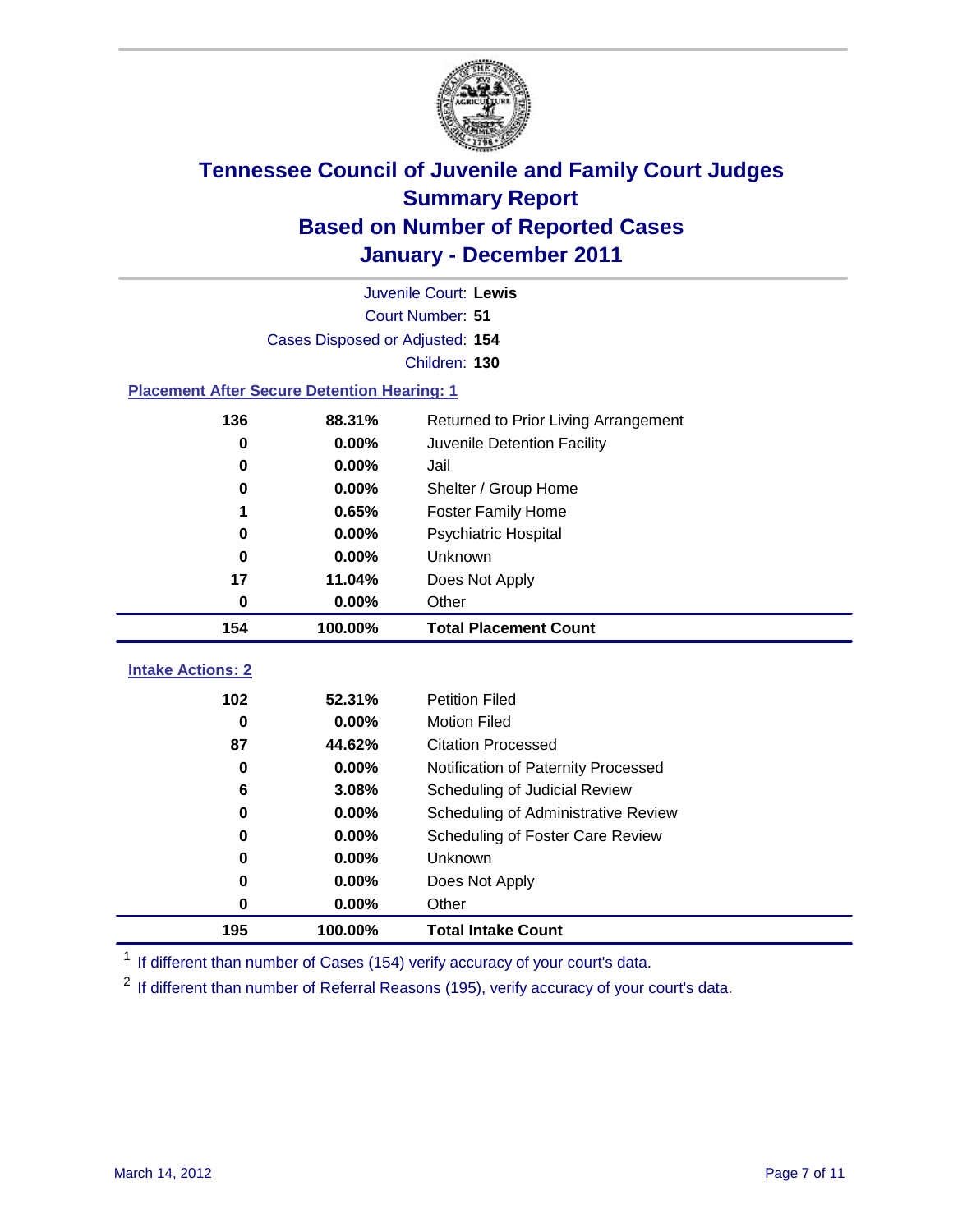

Court Number: **51** Juvenile Court: **Lewis** Cases Disposed or Adjusted: **154** Children: **130**

#### **Last Grade Completed by Child: 1**

| 130          | 100.00%        | <b>Total Child Count</b>  |
|--------------|----------------|---------------------------|
| 0            | 0.00%          | Other                     |
| 1            | 0.77%          | Unknown                   |
| 0            | 0.00%          | Never Attended School     |
| 0            | 0.00%          | Graduated                 |
| 1            | 0.77%          | <b>GED</b>                |
| 0            | 0.00%          | Non-Graded Special Ed     |
| $\mathbf 0$  | 0.00%          | 12th Grade                |
| 25           | 19.23%         | 11th Grade                |
| 29           | 22.31%         | 10th Grade                |
| 25           | 19.23%         | 9th Grade                 |
| 12           | 9.23%          | 8th Grade                 |
| 13           | 10.00%         | 7th Grade                 |
|              | 0.77%          | 6th Grade                 |
| $\mathbf{2}$ | 1.54%          | 5th Grade                 |
| 0            | 0.00%          | 4th Grade                 |
| 6            | 4.62%          | 3rd Grade                 |
| 1            | 0.77%          | 2nd Grade                 |
| $\mathbf{2}$ | 1.54%          | Kindergarten<br>1st Grade |
| 1<br>4       | 0.77%<br>3.08% | Preschool                 |
| 7            | 5.38%          | Too Young for School      |

### **Enrolled in Special Education: 1**

| 130 | 100.00%  | <b>Total Child Count</b> |  |
|-----|----------|--------------------------|--|
|     | $0.77\%$ | <b>Unknown</b>           |  |
| 84  | 64.62%   | No.                      |  |
| 45  | 34.62%   | Yes                      |  |
|     |          |                          |  |

One child could be counted in multiple categories, verify accuracy of your court's data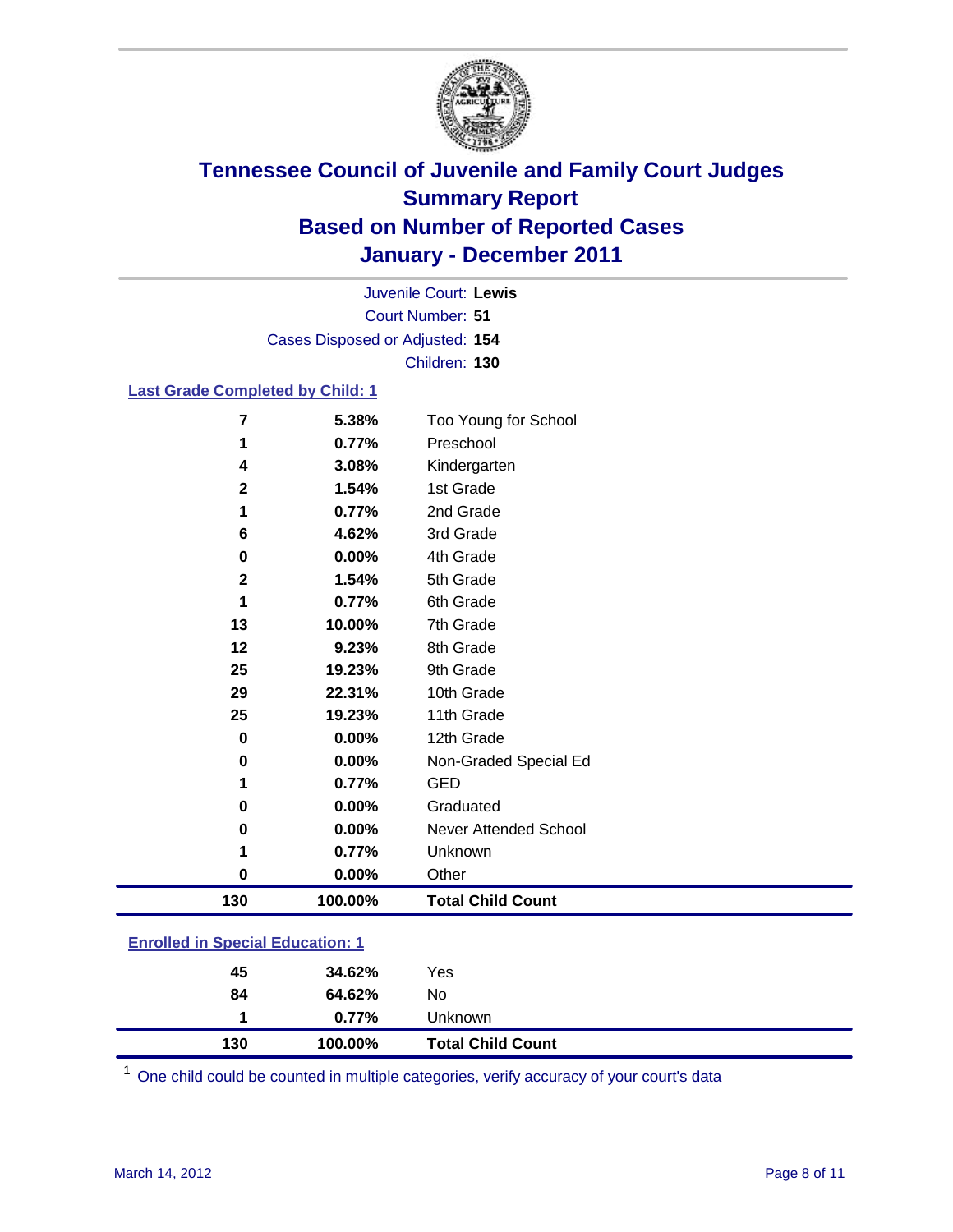

| Juvenile Court: Lewis        |                                 |                           |  |  |
|------------------------------|---------------------------------|---------------------------|--|--|
|                              | Court Number: 51                |                           |  |  |
|                              | Cases Disposed or Adjusted: 154 |                           |  |  |
|                              | Children: 130                   |                           |  |  |
| <b>Action Executed By: 1</b> |                                 |                           |  |  |
| 194                          | 99.49%                          | Judge                     |  |  |
| 1                            | 0.51%                           | Magistrate                |  |  |
| 0                            | 0.00%                           | <b>YSO</b>                |  |  |
| 0                            | 0.00%                           | Other                     |  |  |
| 0                            | 0.00%                           | Unknown                   |  |  |
| 195                          | 100.00%                         | <b>Total Action Count</b> |  |  |

### **Formal / Informal Actions: 1**

| 195          | 100.00%  | <b>Total Action Count</b>                        |
|--------------|----------|--------------------------------------------------|
| 0            | $0.00\%$ | Unknown                                          |
| 0            | $0.00\%$ | Other                                            |
| 6            | 3.08%    | Case Held Open                                   |
| 0            | $0.00\%$ | <b>Review Concluded</b>                          |
| 18           | 9.23%    | Special Proceeding                               |
| 0            | $0.00\%$ | Charges Cleared by Transfer to Adult Court       |
| 0            | $0.00\%$ | <b>Transfer to Adult Court Hearing</b>           |
| 0            | $0.00\%$ | <b>Pretrial Diversion</b>                        |
| 8            | 4.10%    | Informal Adjustment                              |
| 0            | $0.00\%$ | <b>Complaint Substantiated Mentally III</b>      |
| 0            | $0.00\%$ | <b>Complaint Substantiated Abused</b>            |
| $\mathbf{2}$ | 1.03%    | <b>Complaint Substantiated Dependent/Neglect</b> |
| 27           | 13.85%   | <b>Complaint Substantiated Status Offender</b>   |
| 45           | 23.08%   | <b>Complaint Substantiated Delinquent</b>        |
| 50           | 25.64%   | Retired / Nolle Prosequi                         |
| 39           | 20.00%   | Dismissed                                        |

<sup>1</sup> If different than number of Referral Reasons (195), verify accuracy of your court's data.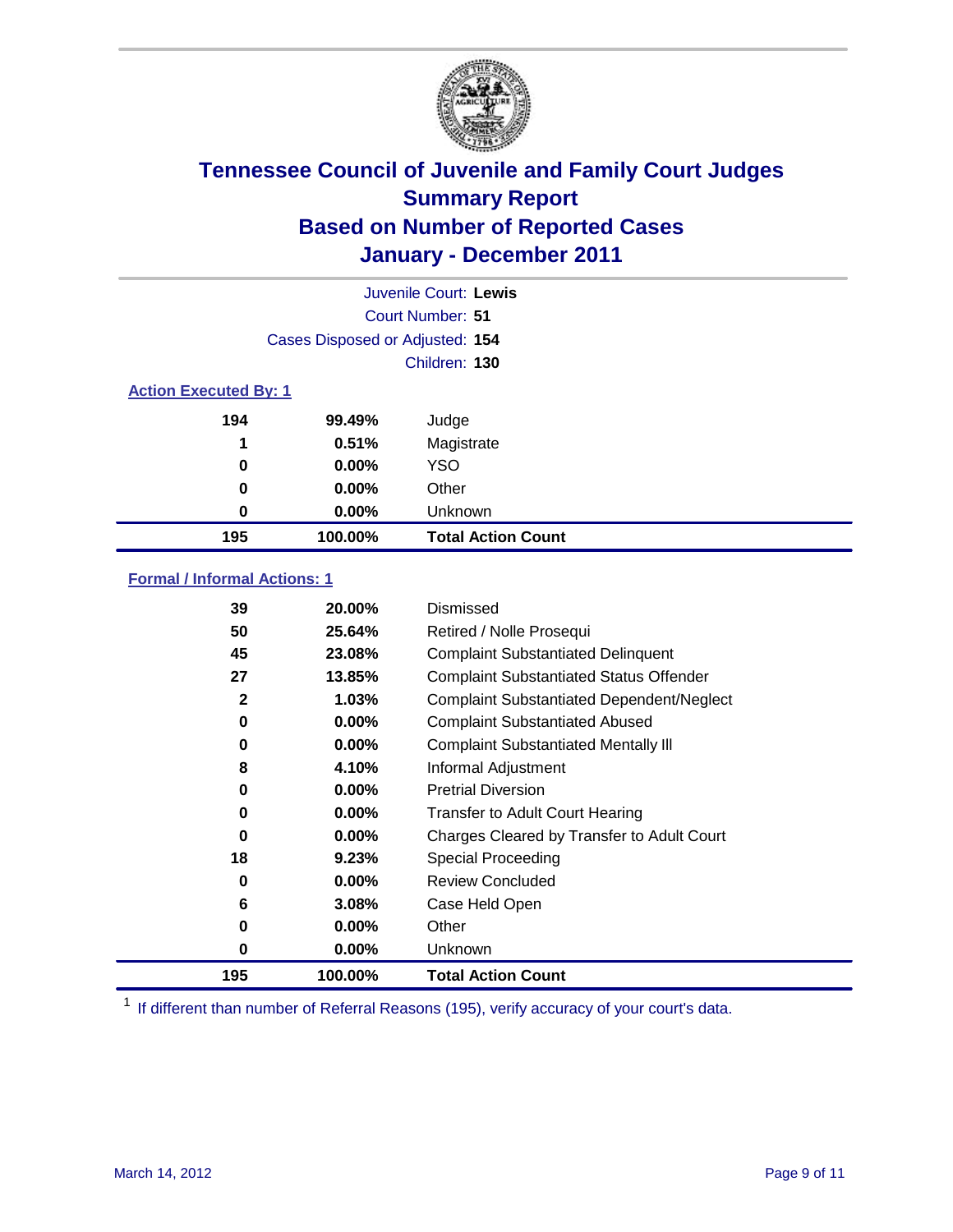

|                       |                                 | Juvenile Court: Lewis                                 |
|-----------------------|---------------------------------|-------------------------------------------------------|
|                       |                                 | Court Number: 51                                      |
|                       | Cases Disposed or Adjusted: 154 |                                                       |
|                       |                                 | Children: 130                                         |
| <b>Case Outcomes:</b> |                                 | There can be multiple outcomes for one child or case. |
| 25                    | 7.79%                           | <b>Case Dismissed</b>                                 |
| 38                    | 11.84%                          | Case Retired or Nolle Prosequi                        |
| 9                     | 2.80%                           | Warned / Counseled                                    |
| 10                    | 3.12%                           | Held Open For Review                                  |
| 4                     | 1.25%                           | Supervision / Probation to Juvenile Court             |
| 5                     | 1.56%                           | <b>Probation to Parents</b>                           |
| 1                     | 0.31%                           | Referral to Another Entity for Supervision / Service  |
| 0                     | 0.00%                           | Referred for Mental Health Counseling                 |
| 1                     | 0.31%                           | Referred for Alcohol and Drug Counseling              |
| 0                     | 0.00%                           | Referred to Alternative School                        |
| 0                     | 0.00%                           | Referred to Private Child Agency                      |
| 45                    | 14.02%                          | Referred to Defensive Driving School                  |
| 1                     | 0.31%                           | Referred to Alcohol Safety School                     |
| 14                    | 4.36%                           | Referred to Juvenile Court Education-Based Program    |
| 7                     | 2.18%                           | Driver's License Held Informally                      |
| 1                     | 0.31%                           | <b>Voluntary Placement with DMHMR</b>                 |
| 0                     | 0.00%                           | <b>Private Mental Health Placement</b>                |
| 0                     | 0.00%                           | <b>Private MR Placement</b>                           |
| 0                     | 0.00%                           | Placement with City/County Agency/Facility            |
| 3                     | 0.93%                           | Placement with Relative / Other Individual            |
| 73                    | 22.74%                          | Fine                                                  |
| 25                    | 7.79%                           | <b>Public Service</b>                                 |
| 9                     | 2.80%                           | Restitution                                           |
| 0                     | 0.00%                           | <b>Runaway Returned</b>                               |
| 0                     | 0.00%                           | No Contact Order                                      |
| 0                     | 0.00%                           | Injunction Other than No Contact Order                |
| 0                     | 0.00%                           | <b>House Arrest</b>                                   |
| 0                     | 0.00%                           | <b>Court Defined Curfew</b>                           |
| 0                     | 0.00%                           | Dismissed from Informal Adjustment                    |
| 0                     | 0.00%                           | <b>Dismissed from Pretrial Diversion</b>              |
| 0                     | 0.00%                           | <b>Released from Probation</b>                        |
| 0                     | 0.00%                           | <b>Transferred to Adult Court</b>                     |
| 0                     | $0.00\%$                        | <b>DMHMR Involuntary Commitment</b>                   |